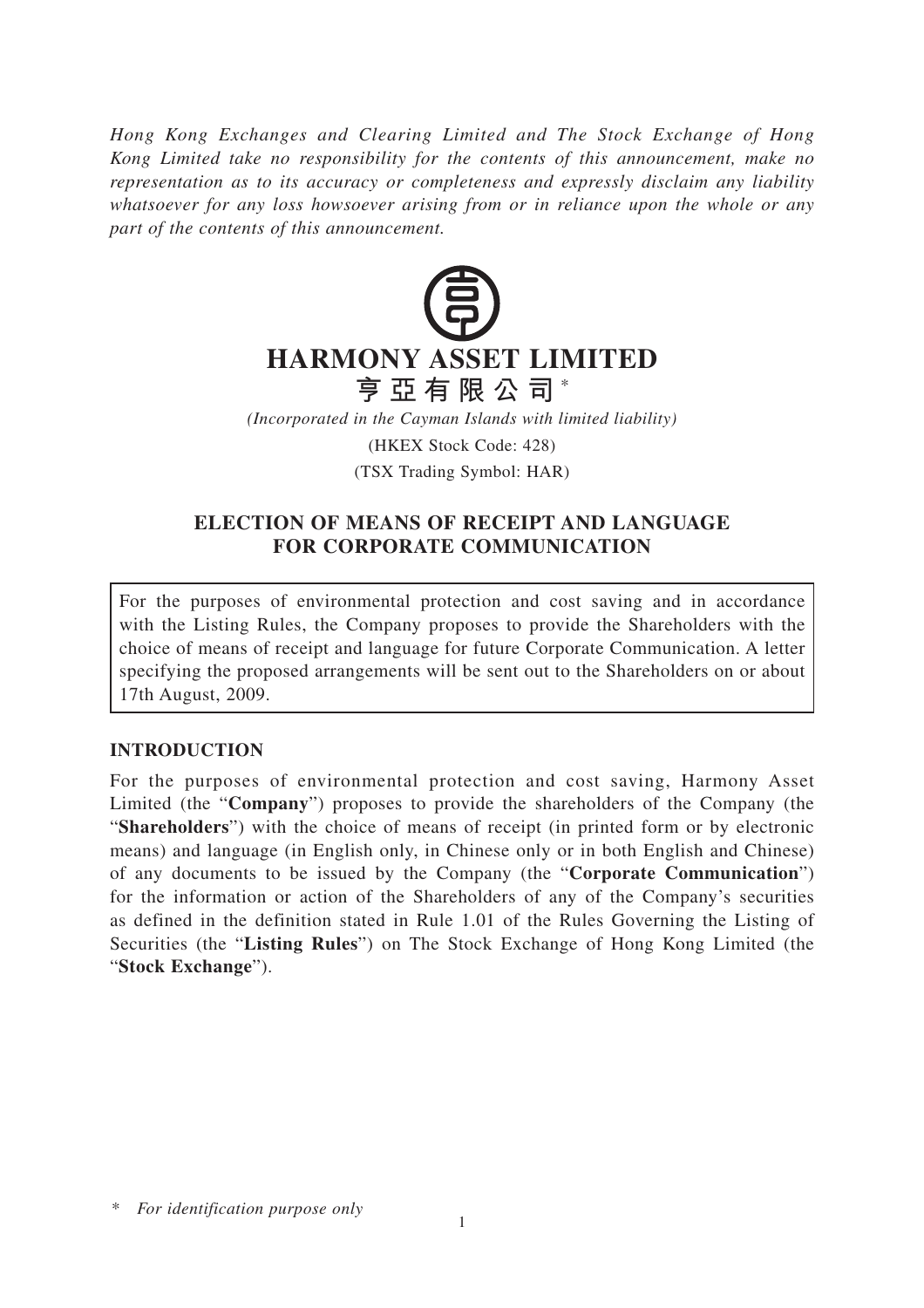## **PROPOSED ARRANGEMENTS**

In accordance with the Listing Rules, the following arrangements will be made by the Company:

1. The Company will send a letter dated 17th August, 2009 (the "**First Letter**") together with a reply form (the "**Reply Form**"), prepared in English and Chinese, with a mailing label to its Shareholders to enable them to elect to receive the Company's future Corporate Communication:

 (i) through the Company's website: www.harmonyasset.com.hk; or (ii) in printed form in English only; or (iii) in printed form in Chinese only; or (iv) in printed form in both English and Chinese.

2. The First Letter explains that if no reply is received from a Shareholder by 14th September, 2009, such Shareholder will be deemed to have agreed to read the Corporate Communication published on the Company's website in place of receiving printed copies, and a notification of the publication of future Corporate Communication on the Company's website will be sent to him/her/it.

 The Shareholders are entitled at any time to change their choice of means of receipt and language for the Corporate Communication by giving reasonable notice in writing (Address: Rooms 1806-07, 18th Floor, Hopewell Centre, 183 Queen's Road East, Wanchai, Hong Kong) or by email (Email address: harmony.ecom@ computershare.com.hk) to the Company's Branch Share Registrar in Hong Kong, Computershare Hong Kong Investor Services Limited.

- 3. For those Shareholders who choose to receive the Corporate Communication in printed form, the Company will send the selected language version of the Corporate Communication to them unless and until they notify the Company's branch share registrar in Hong Kong in writing that they wish to receive the Corporate Communication in the other (or both) language(s), or by electronic means through the Company's website.
- 4. When the printed Corporate Communication are sent out in accordance with the arrangements described above, a letter together with a pre-paid request form (the "**Second Letter**"), prepared in both English and Chinese, will be attached to the sent-out version(s) of the Corporate Communication, specifying that the Corporate Communication prepared in the other language will be available upon request, and that Shareholders may change their choice of means of receipt and/or language of future Corporate Communications by completing the pre-paid request form and returning it to the Company's Branch Share Registrar in Hong Kong.